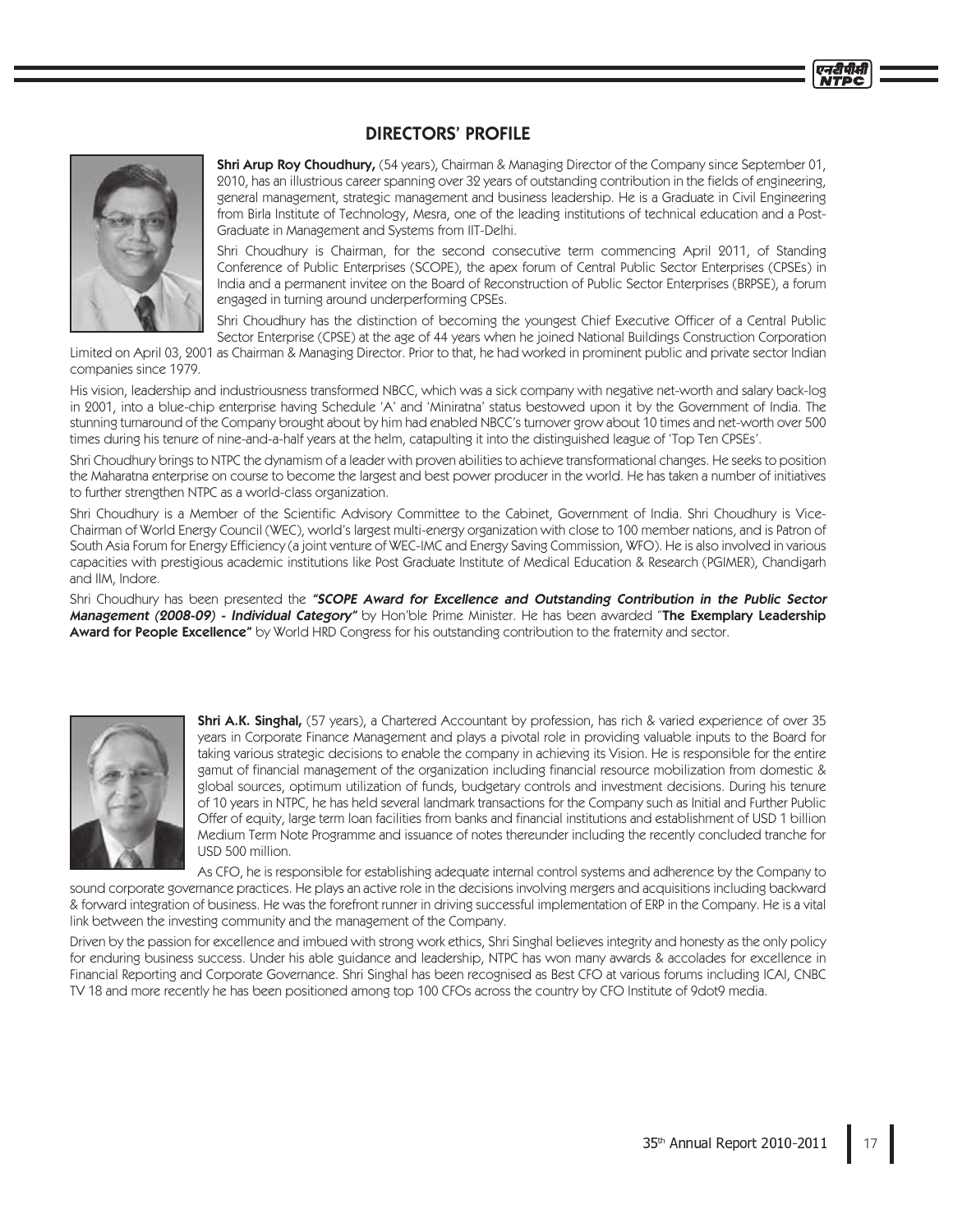

Shri I. J. Kapoor, (55 years), is a Graduate in Mechanical Engineering and Masters in Business Administration (Marketing). He joined NTPC in 1978. He has a rich and varied experience of over 32 years in the areas of Commercial, Engineering, Contracts & Materials Management, Consultancy, Cost Engineering, Project Services, Quality Assurance & Inspection and Power Station Management. Prior to his elevation as Director (Commercial), he was Regional Executive Director (National Capital), NTPC, responsible for management of  $\sim$  3900 MW generating capacity along with project implementation activities for 2x490 MW at Dadri Stage-II. As Director (Commercial), he is responsible for formulation & implementation of policies & strategies to ensure marketing of NTPC's entire electrical output, appropriate pricing from regulatory authority and entire payment realization from customers, thereby generating adequate internal resources for the company to meet the future challenge of capacity addition. In addition, he is the Director In-charge of Consultancy and Business Development activities.

He is also Part Time Chairman on the Board of Aravali Power Company Private Limited (1500 MW), National Power Exchange Ltd. and Part Time Director on the Board of PTC India Limited, Meja Uria Nigam Private Limited (1320 MW), NTPC-BHEL Power Projects Private Limited and NTPC Vidyut Vyapar Nigam Limited. He is a Fellow Member of Institution of Engineers, India and Senior Member, IEEE, USA.



Shri B. P. Singh, (58 years), is a Graduate in Mining Engineering from ISM, Dhanbad. He started his career in 1974 in coal mining sector with Indian Iron & Steel Company and subsequently joined Bharat Coking Coal Ltd. He has over 36 years rich and vast experience both in coal as well as power sector. He joined NTPC Ltd. in 1981 and worked in various capacities in the areas of Fuel Management, Coal Mining & Coal Washery. He played the pivotal role in formulation of NTPC's overall strategy for fuel security and has been instrumental in acquisition and development of fuel assets, etc. Besides representing NTPC in various committees set up by Govt. of India on Integrated Coal Policy, fuels for Power Generation, Pricing of Coal, Techno-economics of using washed coal, he has also been part of various Govt. teams & missions like U.K. Trade Mission, Indo–Australia Joint Working Group on Energy & Minerals, etc. He is also the Chairman of Bhartiya Rail Bijlee Company Limited and also representing on the board of BF-NTPC Energy Systems Pvt. Ltd., NTPC Hydro Limited and International Coal Ventures Private

Limited. He is 'Expert Member' on Research Council of "Central Institute of Mining & Fuel Research (CIMFR)" and representing NTPC as member of the Board of Governors of National Institute of Rock Mechanics and Construction Industry Development Council. He is Fellow Member of Indian Institute of Plant Engineers, Delhi Chapter. He joined NTPC Board as Director (Projects) in Aug, 2009. As Director (Projects), he is responsible for all the activities relating to Project Planning, Execution and Implementation.



**Shri D. K. Jain,** (59 years), is a graduate in Mechanical Engineering from IIT, Kharagpur. He joined NTPC Limited in 1978 after an initial period of four years in CEA, where he was involved in the design and engineering of Singrauli STPS - the first pit head station of NTPC. He has rich and varied experience of over 35 years in design, execution and renovation of large power plants. During his tenure in NTPC, he has worked in various capacities in the entire process of power plant execution from project conceptualization, finalisation of detailed design and engineering to field execution, erection and commissioning of power plants as well as in renovation and modernisation of these plants. Before his elevation as Director (Technical) on 13.05.2010, he was Executive Director (Engineering), responsible for identification of sites, establishment of project feasibility, design and detailed engineering of coal, gas and hydro power projects as well as overseeing the mine planning and design of NTPC's captive coal blocks.

As Director (Technical), he is responsible for Engineering Division - concept to commissioning of Power Projects, Induction of Environment friendly technologies like super-critical & Integarted Gasification Combined Cycle (IGCC), NTPC Energy Technology Research Alliance (NETRA), Renewable Energy & Distributed Generation including induction of Solar, Wind, Small Hydel and Geothermal Technology, Implementation of Decentralised Distributed Generation Schemes, Information Technology initiatives including Enterprise Resource Planning (ERP).



Shri S. P. Singh, (58 years), is a graduate in Electrical Engineering from Madhav Institute of Technology and Science, JIWAJI University, Gwalior having completed his schooling from prestigious Colvin Taluqdar's College, Lucknow. He started his career in BHEL in 1975 as Engineer Trainee and worked for 9 years at BHEL, Hardwar in the Turbogenerator Design Department. Shri Singh joined NTPC in 1984 and worked for more than 25 years in the Engineering Department, looking after various functions of Plant Engineering related Quality Assurance & Inspection, Project Layout Engineering, Project Engineering etc. He served as ED (Corporate Contracts & Materials) and Chief Executive Officer of NTPC Electric Supply Company Ltd. (a wholly owned subsidiary of NTPC) and lastly as ED (I/c)- Human Resources. As Director (HR), Shri Singh is responsible for the entire Human Resource function of the organisation. He is also responsible for the Power Management Institute of NTPC and other corporate functions such as Industrial Safety, Resettlement & Rehabilitation, Corporate Social Responsibility,

Medical Services and Corporate Security & Coordination. Shri Singh is also the Appellate Authority in the organisation under the RTI Act, 2005.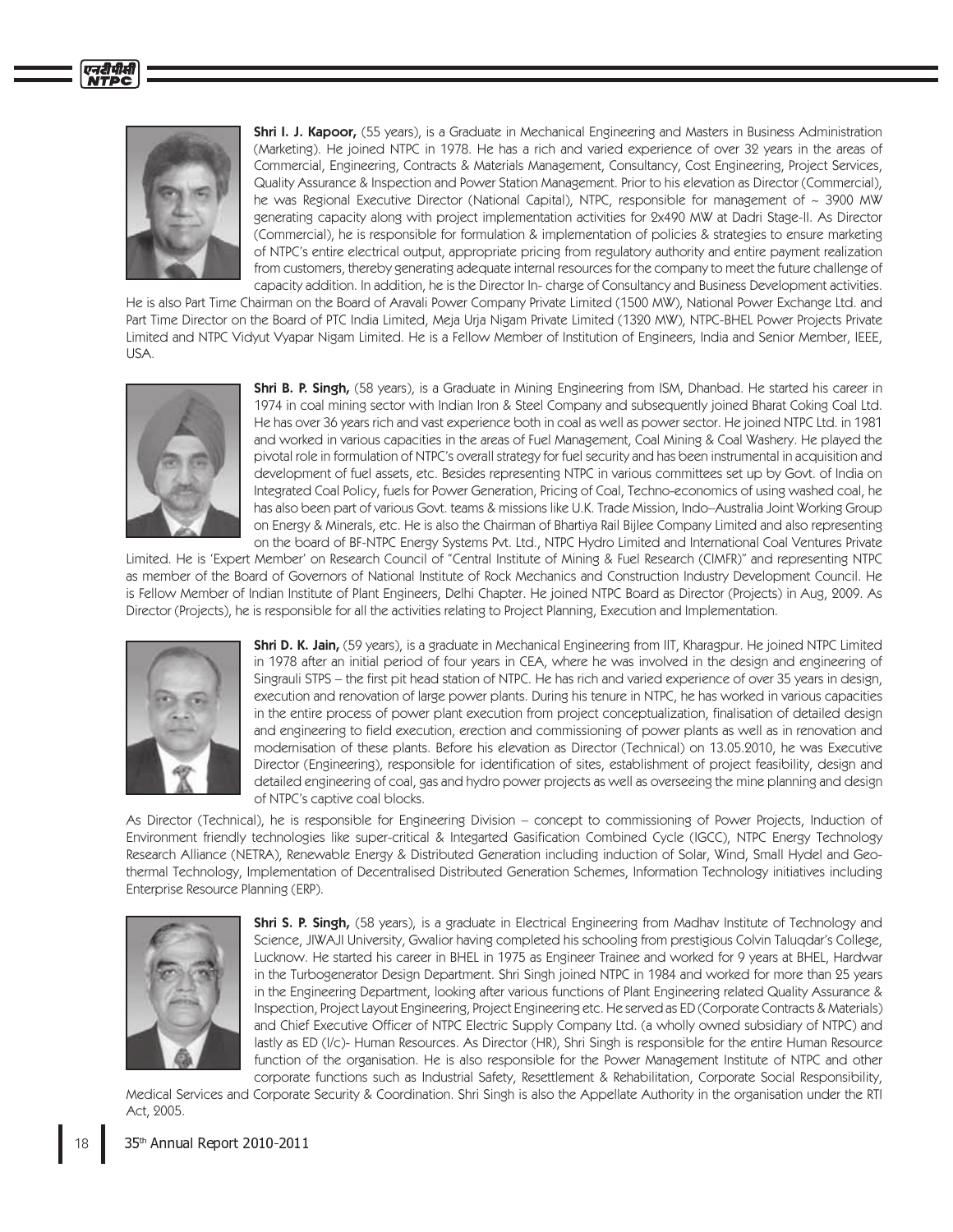**Shri N. N. Misra,** (57 years), is a graduate in Electrical Engineering with Honours from Regional Engineering College, Rourkela, in the year 1977. Shri Misra joined NTPC in 1977 as Executive Trainee (2<sup>nd</sup> Batch). He has experience of 33 years in NTPC out of which 28 years were in the Design Department looking after the various functions of Electrical Design and Project Engineering beginning with the first project of NTPC. He is actively associated with BIS and represents NTPC in Electro Technical Division Council of BIS Department. Shri Misra represents India in CIGRE (International Conference on Large High Voltage Electric System) for high voltage equipment and has contributed in many study committees and working groups of CIGRE. He was involved in selecting and successfully implementing the first 765KV sub-station of India at Sipat. He has a rich and varied experience having worked as Executive Director of National Capital Region, Executive Director looking after Corporate Contracts & Materials, Executive Director looking after Human Resources and lastly as Executive

Director looking after Operation Services. Shri Misra also represents NTPC as Part-time Director in a number of Joint Ventures of NTPC.



Shri M. N. Buch, (70 years), is M.A. (History) from Delhi University, M. Phil (Public Administration) from Indian Institute of Public Administration, Punjab University, PG Diploma holder in Port Management and Administration from University College, London and an Indian Administrative Service Officer of Gujarat Cadre, 1964 batch. He has held various posts in Gujarat Government including Managing Director of Gujarat Small Industries Corporation, Executive Director of Gujarat State Fertiliser Company and Secretary, Education. He had held the position of Chairman, Kandla Port Trust under the Ministry of Surface Transport, Joint Secretary to the Government of India in Department of Banking, Ministry of Finance, Additional Secretary to the Ministry of Labour, GOI, Director-General, Sports Authority of India prior to becoming Member of Public Enterprises Selection Board, GOI. He has been also on the Board of various public sector banks. He has wide experience in both Development and Regulatory Administration at the Central, State and District levels.



**Shri Shanti Narain,** (70 years), is B.Sc (Hons. in Physics) and M.Sc. (Mathematics) from Delhi University and has pursued Management Development Programme at British Transport Staff College, UK. He has held various posts in Railways prior to becoming Member (Traffic), Railway Board. He has key expertise in strategic management of transport systems with special focus on Railways, involving planning, marketing, customer relations, monitoring and control of operational and commercial activities and development of transport infrastructure.



Shri P. K. Sengupta, (71 years), is B. Com and FICWA. He has held the position of Director (Finance) in Eastern Coalfields Limited, Director (Finance) in Coal India Limited. He superannuated as Chairman & Managing Director of Coal India Limited. He is on the Board of Steel Authority of India Ltd. as Non-Official Part-Time Director. He has expertise in the area of Financial Management and General Administration.



Shri K. Dharmarajan, (68 years), is M.Sc. (Physics) and MS in Energy Management and Policy from University of Pennsylvania. He is a retired IAS officer and has held various positions at the State and Centre like DG IIFT, Joint Secretary, Urban Development, GOI, Director and Office-in-charge of Energy Policy Division - Ministry of Energy, Finance Controller, TNEB, Secretary, Commercial Taxes and Urban Development, Govt. of Tamil Nadu. He has 43 years of wide-ranging experience in the areas of Finance, Energy, Trade and Commerce, Urban Governance and Poverty. He was the Chairman of the Expert Committee for Property Tax Reforms, Delhi and is well known in the areas of institutional development, administration, international trade & commerce, energy and poverty. He has been a Consultant for the World Bank in the areas of urban governance and infrastructure. He is presently Chairman of an Expert Committee advising Government of Delhi on Municipal Reforms. He has been involved as a Volunteer with the work of a non-profit organisation, working for last twenty years in the areas, inter-alia, of

urban poverty alleviation through education, community development and economic resurgence.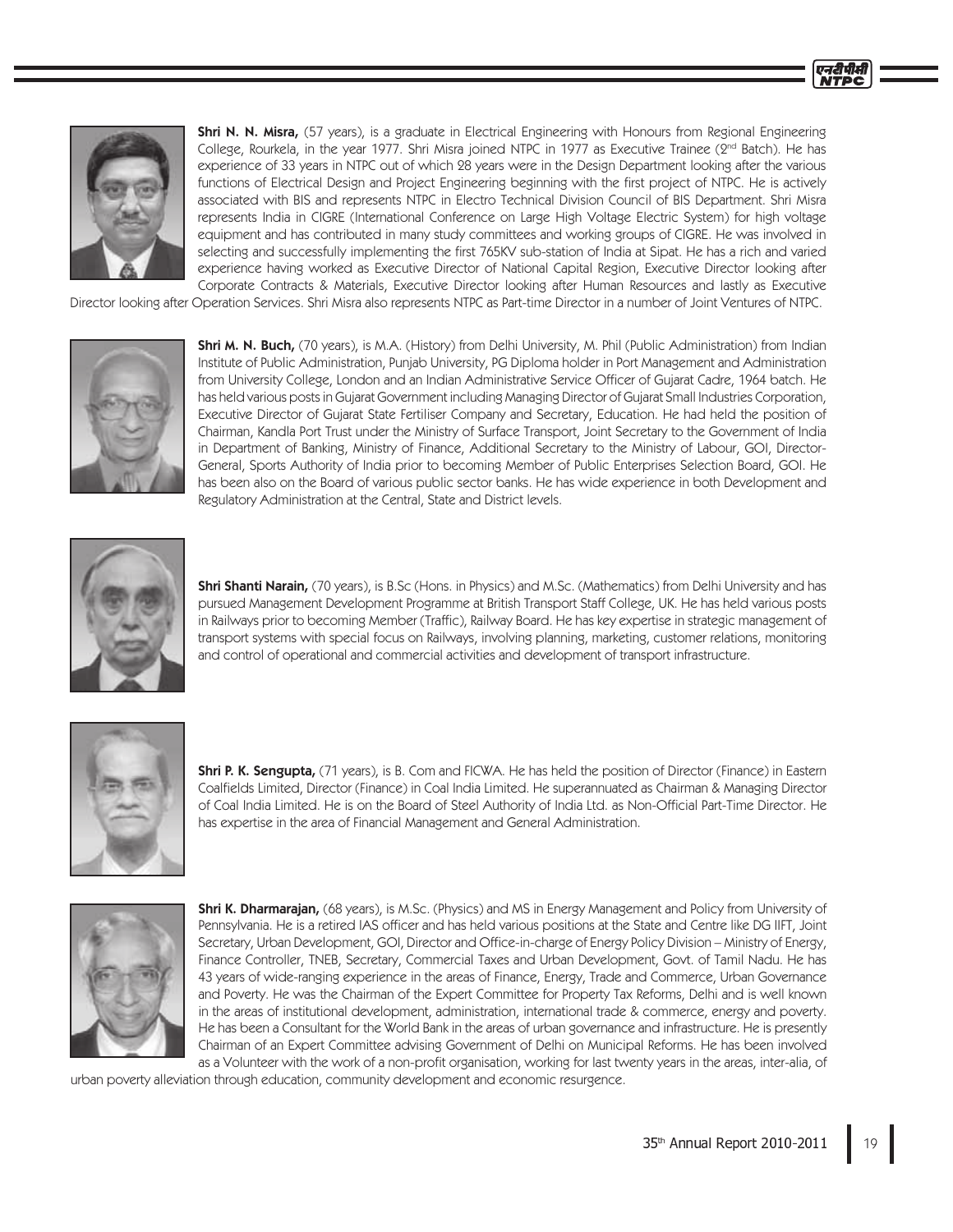

एनटीपीसी

Dr. M. Govinda Rao, (64 years), Ph.D. in Economics, is Director, National Institute of Public Finance and Policy, New Delhi. He is also a Member, Economic Advisory Council to the Prime Minister. His past positions include Director, Institute for Social and Economic Change, Bangalore and Fellow, Research School of Pacific and Asian Studies, Australian National University, Canberra, Australia. He is a member of Board of Governors of Institute of Economic Growth, New Delhi, Institute for Social and Economic Change, Bangalore and Madras School of Economics, Chennai. He has played a number of advisory roles in various Expert Committees. Dr. Rao is a Member of the Local Board of Reserve Bank of India for the Southern Region. He is also a Member of Steering Committee for the South Asia Network of Economic Research (SANEI). He has been a Consultant to World Bank, IMF, ADB and the UNDP. He has published 13 books and monographs on various aspects of Public Finance besides technical articles in a number of journals.



**Shri Kanwal Nath,** (64 years), is M.Sc. (Physics) from the University of Delhi and PG Diploma in Development Finance from the University of Birmingham, UK. He has over 37 years of experience in Indian Audit and Accounts Service. He retired as Deputy Comptroller & Auditor General of India in February 2007. He has also held position of Joint Secretary & Financial Adviser (JS&FA) in Ministry of Water Resources and additional charge of JS&FA in Ministry of Power. He has also worked as Director of External Audit with the United Nations Board of Auditors at New York. He has wide experience in the Audit of Organisations in Power, telecommunication and Railway sectors. Presently, he is also an Independent External Monitor for THDC Limited, Tehri and an Independent Director on the Board of BEML Limited, Bangalore.



**Shri Adesh C. Jain,** (66 years), is B.Sc. (Mathematics), B.E. in Electrical Engineering from Indian Institute of Science (1965) and Masters in Engineering in Control Systems from Canada. He worked for six years in the fields of Artificial Intelligence and Super Computing in Canada before returning to India in 1973. He pioneered the computerization movement in India for which he was awarded the Fellowship of CSI by Dr. S.D. Sharma, President of Republic of India in 1991. Besides IT, he has been associated with project/program management since 1967 and was architect of Integrated Project Management System (IPMS) of the largest engineering company –BHEL in India in 70's. He was head of one of the divisions of BHEL in 1978. Since 1992, he is working full time in the field of project management. He has written numerous articles and is a sought after keynote speaker. Recently, he was invited to speak at the PM Challenge 2010 organized by NASA in USA. He is the creator and architect of 'Project Thinking' conceptual framework. He is Honorary President of PMA, India and Director-In-Charge of

Centre for Excellence in Project Management. He is Vice Chairman of International Cost Engineering Council (ICEC) and Chairman of International Institute of Projects and Program Management (I2P2M). He was the first non-European President and Chairman of IPMA since its establishment in 1965.

Shri Adesh Jain is one of the well known Visionary and Thought Leaders. His passion in strengthening project management movement globally is well recognized.



**Shri A. K. Sanwalka,** (64 years), is M.Sc. (Engg.) from UK, I. Mech. (E) UK and AMIE (India) – Mech. & Prod. He has held various positions in Indian Railways and retired from the position of General Manager, Northeast Frontier Railways after 38 years of service. He has wide expertise in the areas of General Management & Administration, Transport Planning, Project Management & Coordination. He has also handled several projects for establishing large production, maintenance and repair facilities of Indian Railways.



**Shri Santosh Nautiyal,** (65 years), is a Post Graduate in Political Science. He was in the Indian Administrative Service (Orissa 1968) and retired in July 2006 as Chairman, National Highways Authority of India. He has held various positions like Additional Secretary, GOI in Department of Consumer Affairs, Principal Secretary, Industries, Govt. of Orissa, Joint Secretary in Ministry of Steel and Managing Director of the Industrial Promotion and Investment Corporation of Orissa Ltd. (IPICOL). After retirement he was appointed as Chairman of the National Shipping Board constituted by the Govt. of India.